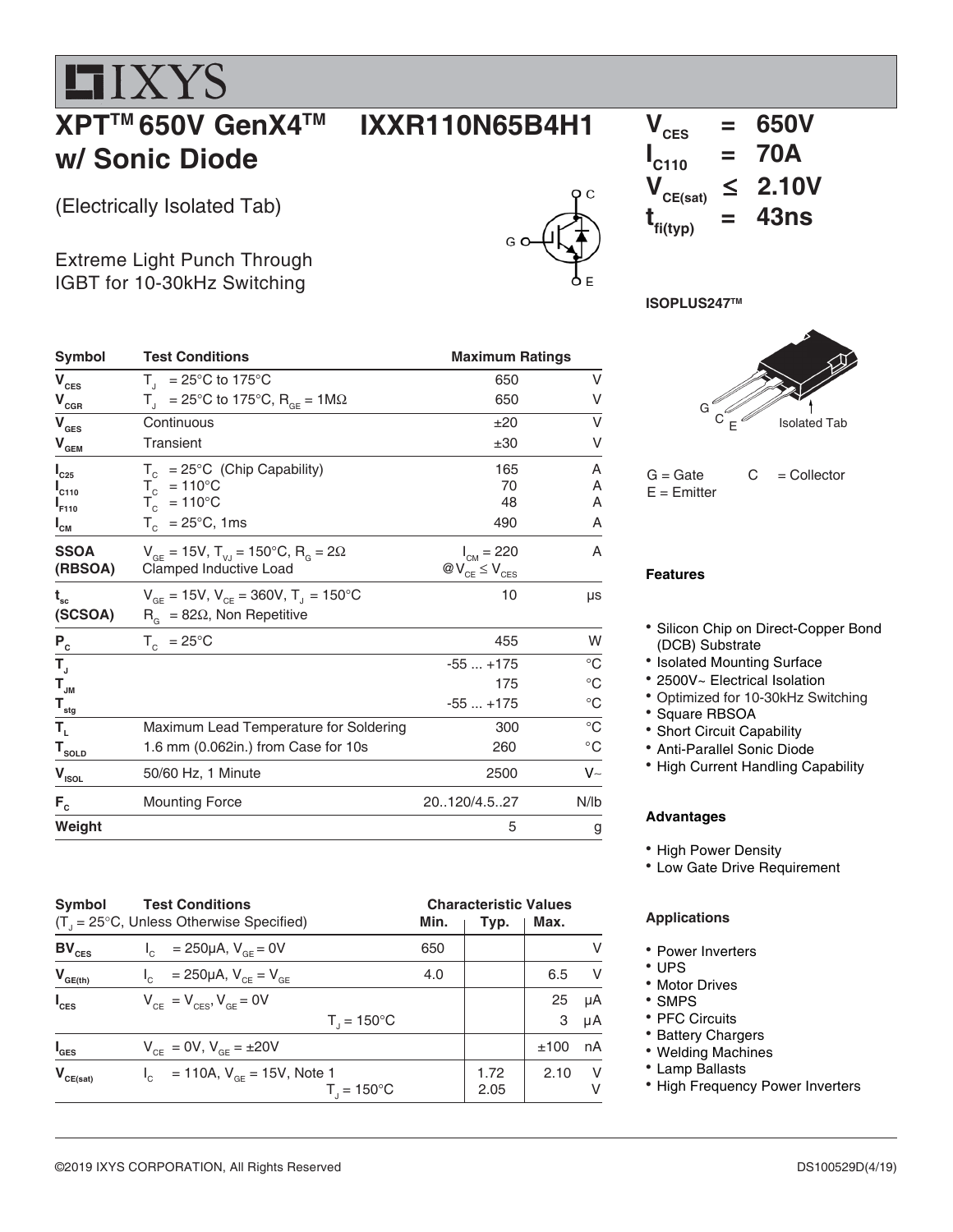## **LIXYS**

## **IXXR110N65B4H1**

|                                        | <b>Symbol Test Conditions</b>                                                              |      | <b>Characteristic Values</b> |               |
|----------------------------------------|--------------------------------------------------------------------------------------------|------|------------------------------|---------------|
|                                        | $(T_{\text{u}} = 25^{\circ} \text{C}$ Unless Otherwise Specified)                          | Min. | Typ.                         | Max.          |
| $g_{\rm fs}$                           | $I_c = 60A$ , $V_{ce} = 10V$ , Note 1                                                      | 30   | 52                           | S             |
| $\mathbf{C}_{\text{ies}}$              |                                                                                            |      | 5500                         | pF            |
| $\mathbf{C}_{_{\mathrm{oes}}}$         | $V_{CF} = 25V$ , $V_{GF} = 0V$ , f = 1MHz                                                  |      | 470                          | pF            |
| $C_{res}$                              |                                                                                            |      | 80                           | pF            |
| $\mathbf{Q}_{\text{g(on)}}$            |                                                                                            |      | 183                          | nC            |
| $\mathbf{Q}_{\mathrm{ge}}$             | $V_{\text{c}} = 110A$ , $V_{\text{GE}} = 15V$ , $V_{\text{CE}} = 0.5 \cdot V_{\text{CES}}$ |      | 32                           | пC            |
| $\mathbf{Q}_{\underline{\mathrm{gc}}}$ |                                                                                            |      | 83                           | nС            |
| $t_{\text{\tiny d(0n)}}$               |                                                                                            |      | 26                           | ns            |
| $t_{\rm n}$                            | Inductive load, $T_1 = 25^{\circ}C$                                                        |      | 40                           | ns            |
| $\mathsf{E}_{_{\sf on}}$               | $I_c = 55A, V_{GE} = 15V$                                                                  |      | 2.20                         | mJ            |
| $t_{\text{\tiny d(off)}}$              | $V_{CF} = 400V, R_{G} = 2\Omega$                                                           |      | 146                          | ns            |
| $t_{\rm fl}$                           | Note 2                                                                                     |      | 43                           | ns            |
| $E_{\text{off}}$                       |                                                                                            |      | 1.05                         | 1.70<br>mJ    |
| $t_{\text{\tiny d(0n)}}$               |                                                                                            |      | 25                           | ns            |
| $t_{\rm n}$                            | Inductive load, $T_1 = 150^{\circ}$ C                                                      |      | 40                           | ns            |
| $\mathsf{E}_{_{\sf on}}$               | $I_c = 55A, V_{GF} = 15V$                                                                  |      | 3.00                         | mJ            |
| $t_{\text{\tiny{d(off)}}}$             | $V_{CF} = 400V, R_{G} = 2\Omega$                                                           |      | 140                          | ns            |
| $t_{fi}$                               | Note 2                                                                                     |      | 110                          | ns            |
| $\mathsf{E}_{\mathsf{off}}$            |                                                                                            |      | 2.16                         | mJ            |
| $\mathbf{R}_{\text{thJC}}$             |                                                                                            |      |                              | 0.33 °C/W     |
| $\mathbf{R}_{\text{thCS}}$             |                                                                                            |      | 0.15                         | $\degree$ C/W |

#### **Reverse Sonic Diode (FRD)**

| <b>Symbol Test Conditions</b> |                                                                                 |                        | <b>Characteristic Values</b> |           |  |
|-------------------------------|---------------------------------------------------------------------------------|------------------------|------------------------------|-----------|--|
|                               | $(T_{1} = 25^{\circ}C$ Unless Otherwise Specified)                              | Min.                   | Typ.                         | Max.      |  |
| $V_{\rm c}$                   | $I_{\rm F}$ = 100A, $V_{\rm GF}$ = 0V, Note 1                                   | $T_{1} = 150^{\circ}C$ | 1.7<br>1.8                   | V<br>2.3  |  |
| $I_{\rm RM}$<br>$t_{\rm rr}$  | $I_F = 100A$ , $V_{GE} = 0V$ ,<br>-di <sub>r</sub> /dt = 1500A/µs, $V_B = 300V$ | $T_{1} = 150^{\circ}C$ | 95<br>100                    | A<br>ns   |  |
| $R_{thJC}$                    |                                                                                 |                        |                              | 0.70 °C/W |  |

Notes:

- 1. Pulse test,  $t \le 300\mu s$ , duty cycle,  $d \le 2\%$ .
- 2. Switching times & energy losses may increase for higher  $\mathsf{V}_{\mathsf{CE}}$ (Clamp),  $\mathsf{T}_{\mathsf{J}}$  or  $\mathsf{R}_{\mathsf{G}}$ .

IXYS Reserves the Right to Change Limits, Test Conditions, and Dimensions.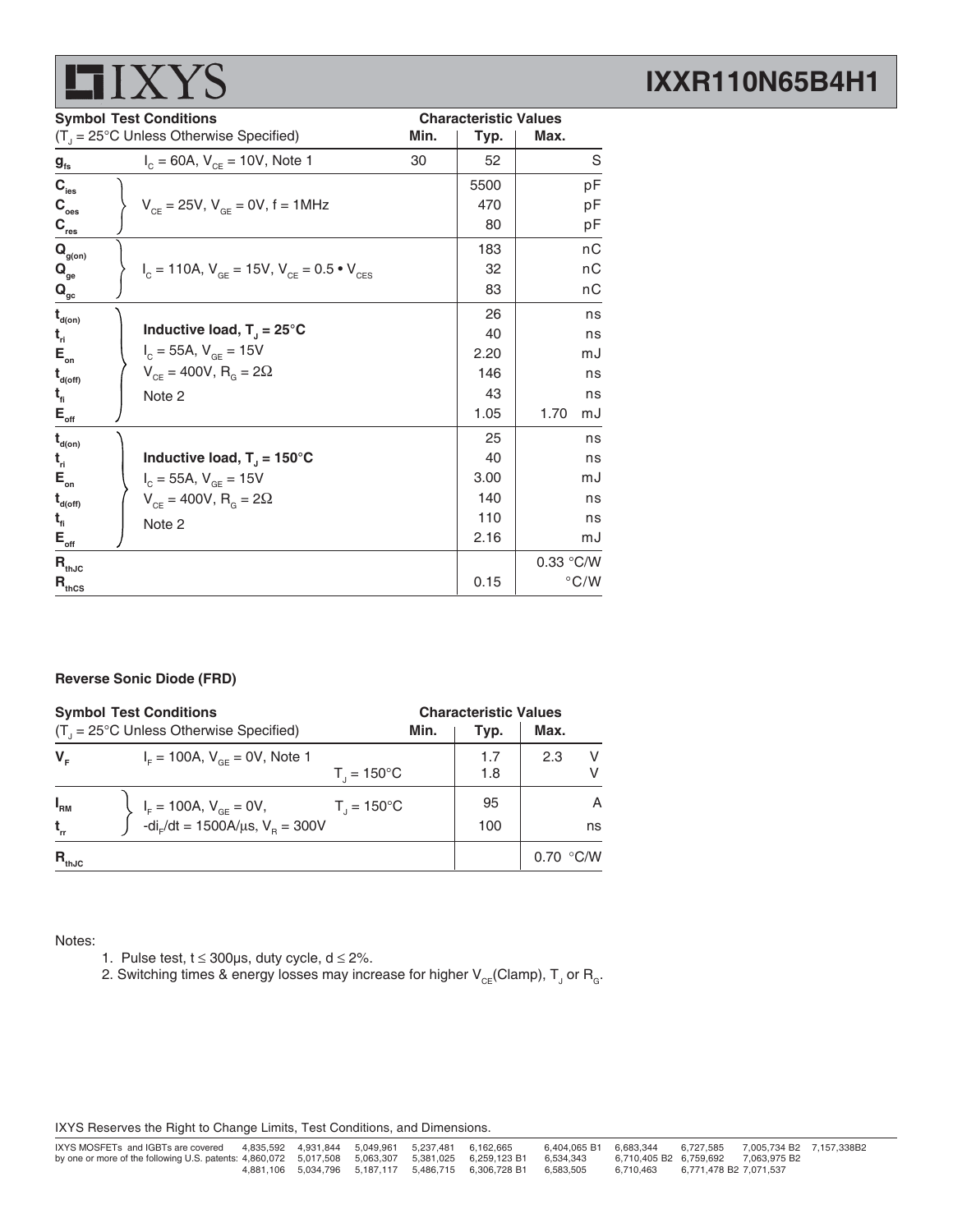

**IXXR110N65B4H1**



**Fig. 3. Output Characteristics @ TJ = 150<sup>o</sup> C**







Fig. 2. Extended Output Characteristics @ T<sub>J</sub> = 25<sup>°</sup>C



Fig. 4. Dependence of V<sub>CE(sat)</sub> on





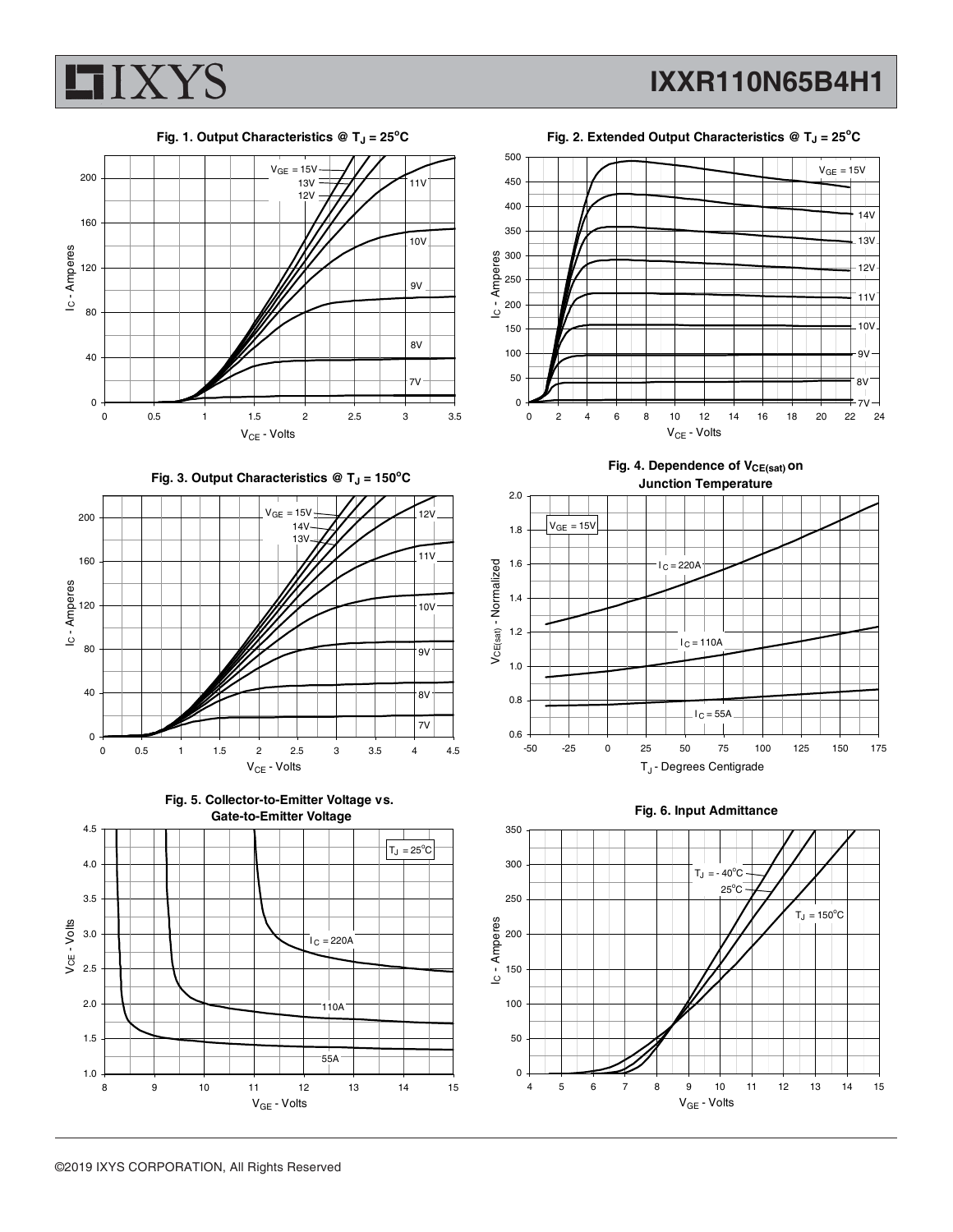



**Fig. 8. Gate Charge**





IXYS Reserves the Right to Change Limits, Test Conditions, and Dimensions.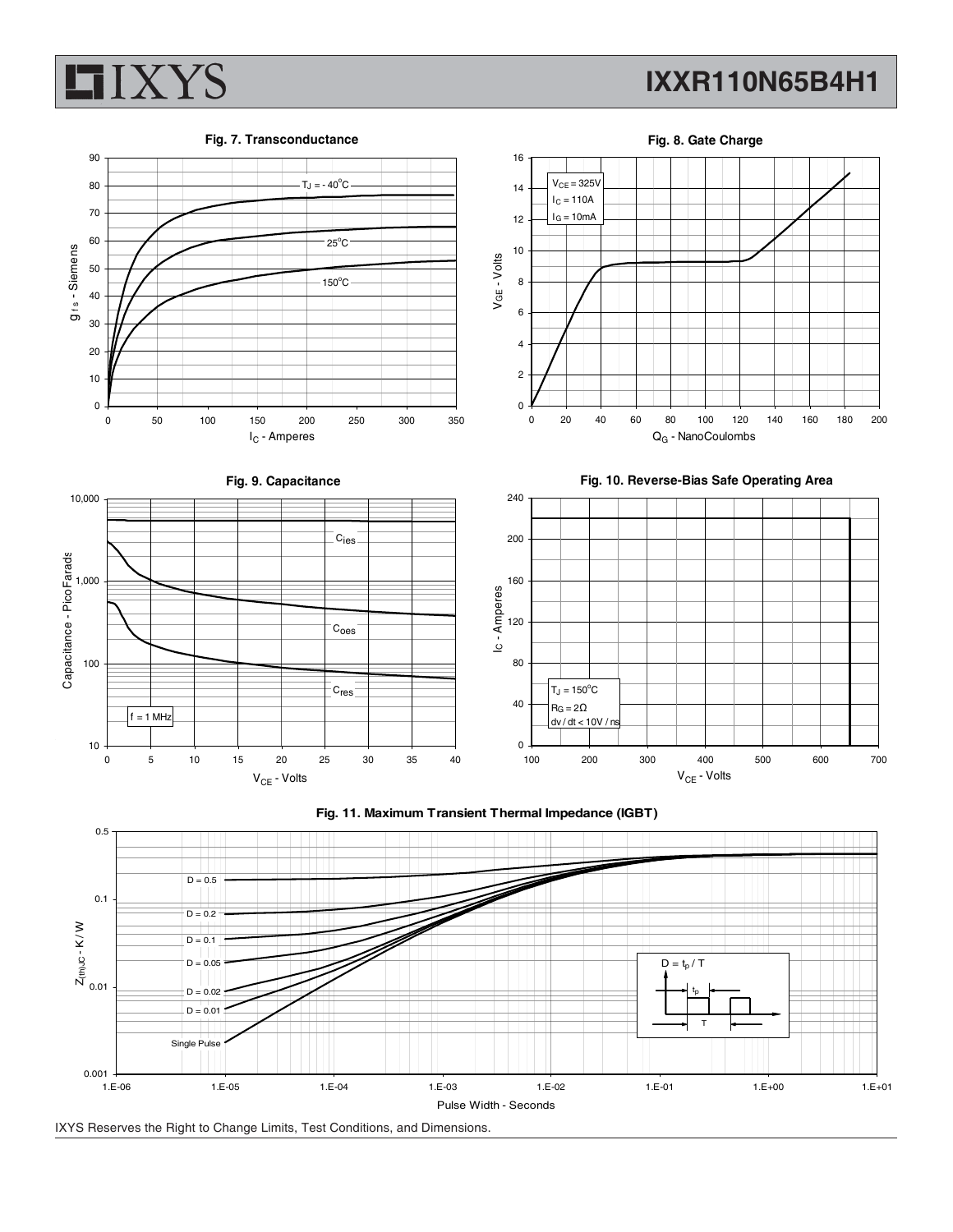



















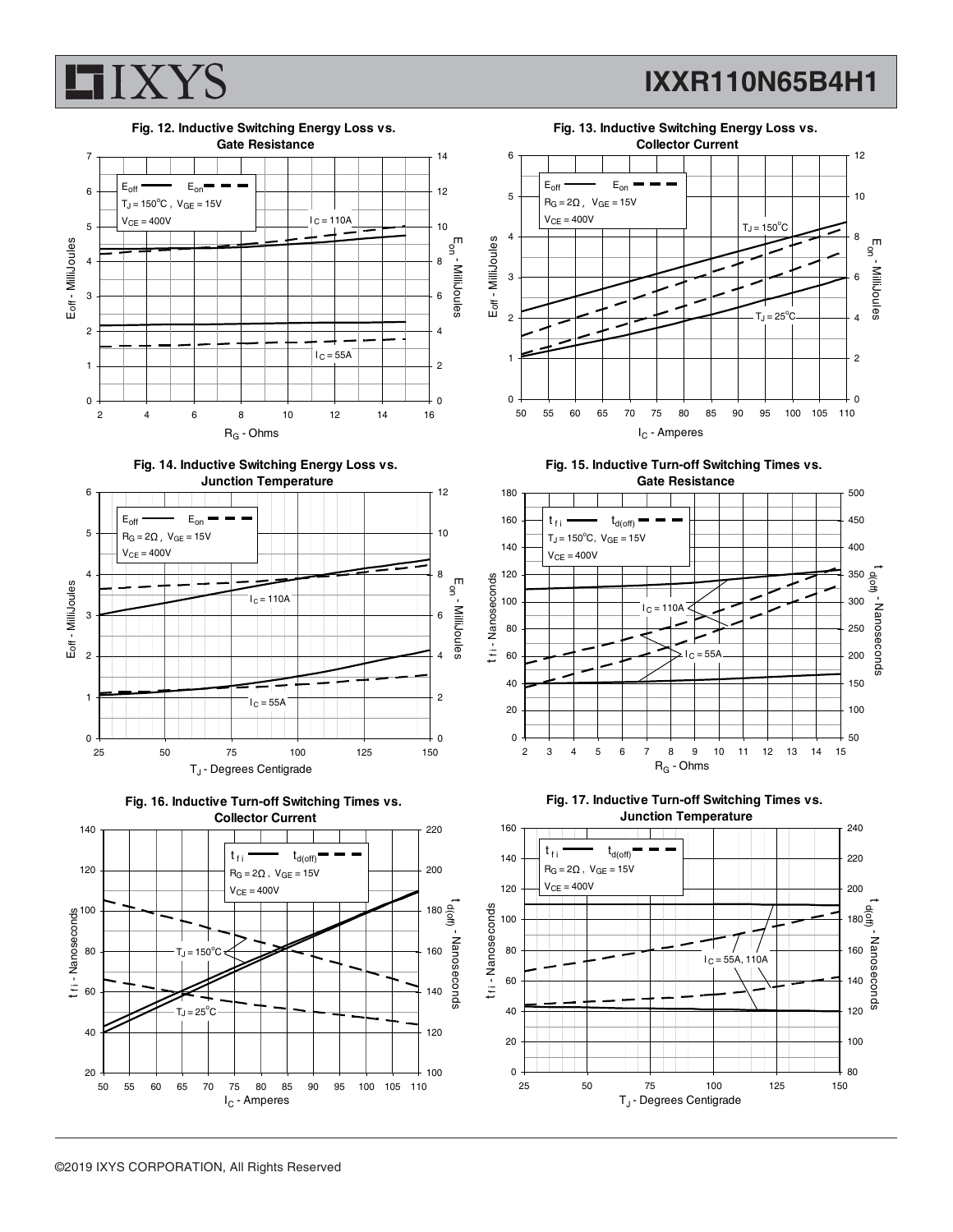



**Fig. 20. Inductive Turn-on Switching Times vs. Junction Temperature**



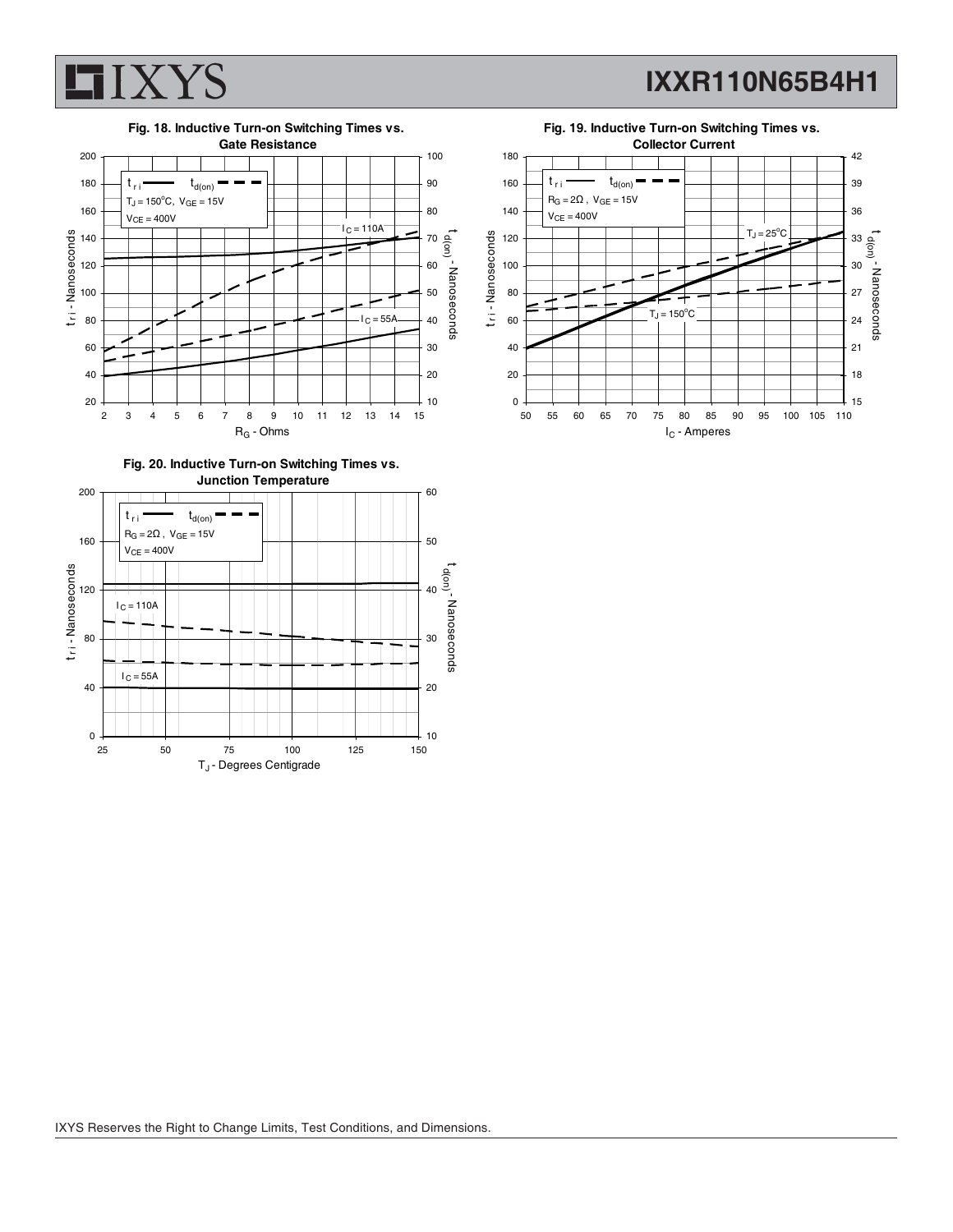







0 4 8 12 16 1000 1200 1400 1600 1800 2000  $-di_F/dt$  [A/ $\mu$ s] 100A 50A

Fig. 24. Typ. Recovery Time trr vs. -di<sub>F</sub>/dt



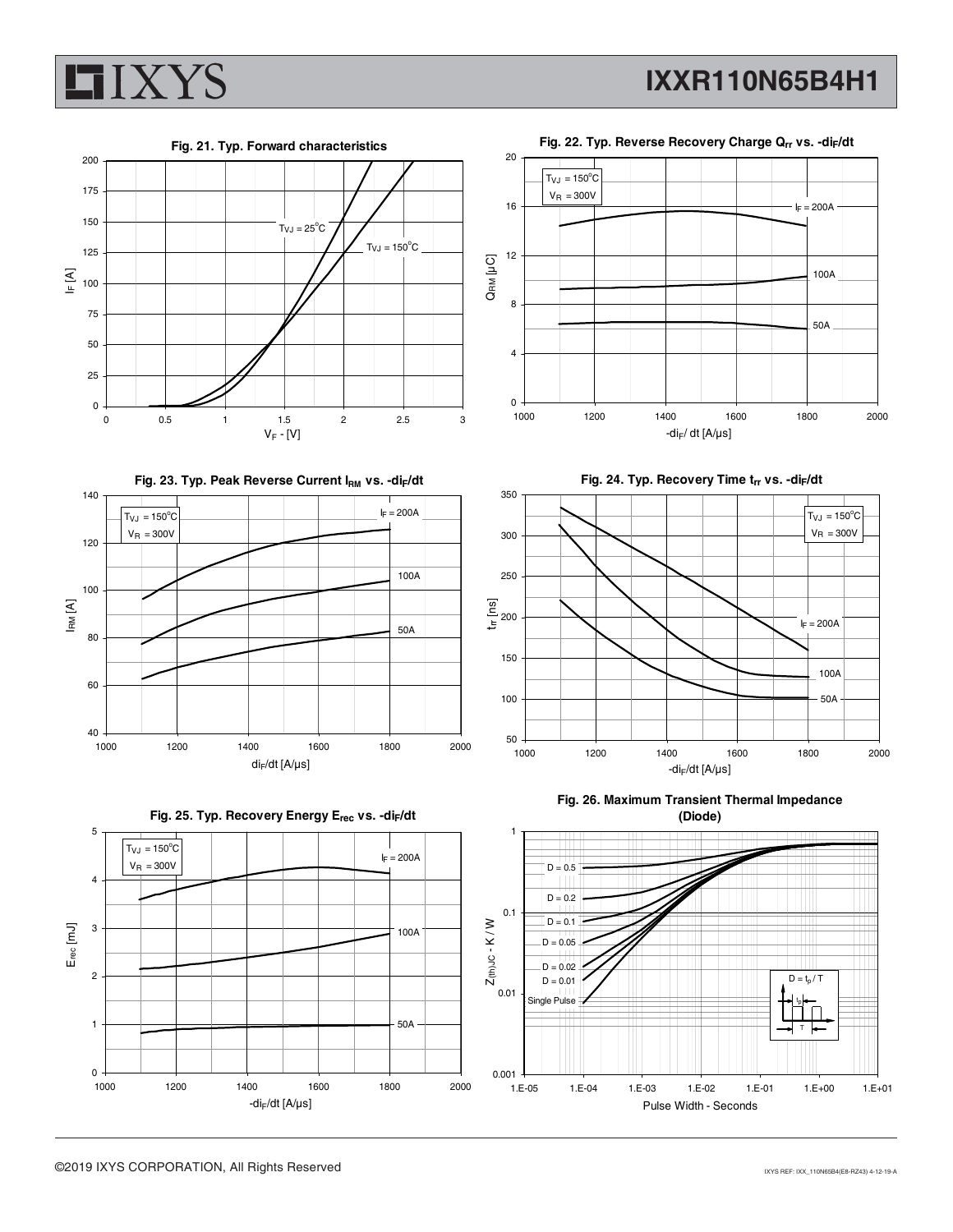# **LIXYS**